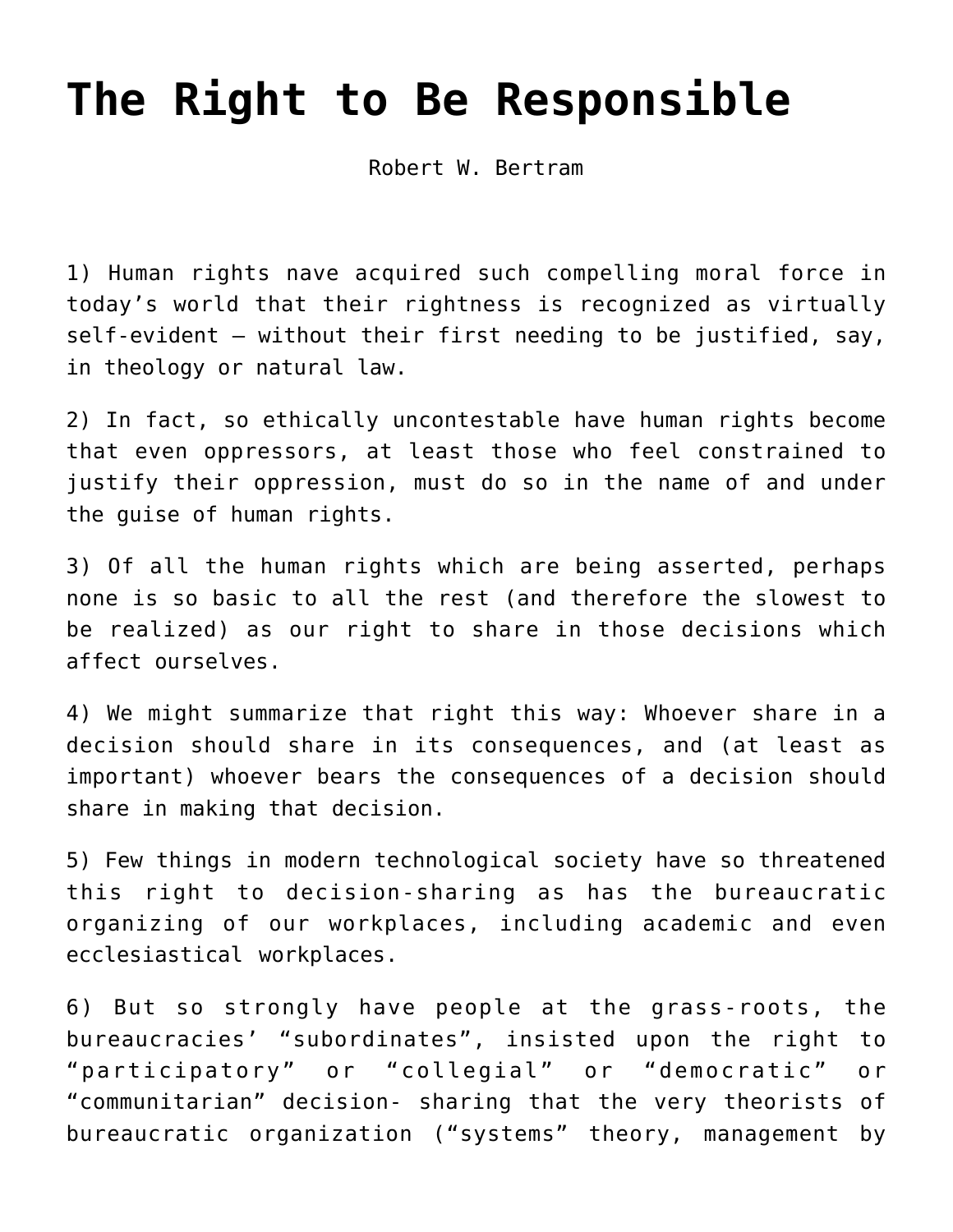objectives", "conflict management", etc.) have themselves come to acknowledge this basic right, even within large-scale corporations— though usually not as the workers' or the students' or the faculty-members' "right"' but merely (and more clinically) as their "felt need" or "expectation".

7) Granted, it was only a few short years ago that this demand for a larger share "in determining their own destiny" was still only that, a demand — "what we want" —a militant, obtrusive clamoring which could only be silenced with expedient concessions. "Responsible participation in decision making may, for many [young people], be a substitute for the violence that is born in frustration." (National Commission on the Causes and Prevention of Violence, 1969)

8) In the short time since then, however, this demand for participation has come to be recognized as an inherently moral right, and a right not only of blacks and the poor and the young but of many others besides who meanwhile have discovered that they too have been bearing the consequences of decisions which they themselves had had small share in making, and that for them to continue to acquiesce in such a role of dependency — however comfortable that might otherwise be — is simply not right.

9) Of course, this right to "responsible participation in decision-making" is hardly a new discovery or even a discovery of the modern, post-Enlightenment era. Already in the thirteenth century the Fourth Lateran Council could acknowledge that "what touches all, all must approve." But the roots of this "right" date back far beyond medieval Christendom, to the history and literature of Scripture.

10) It is this rootedness in biblical tradition to which I would like to turn the discussion about the rights of participatory democracy, especially to the way in which that tradition